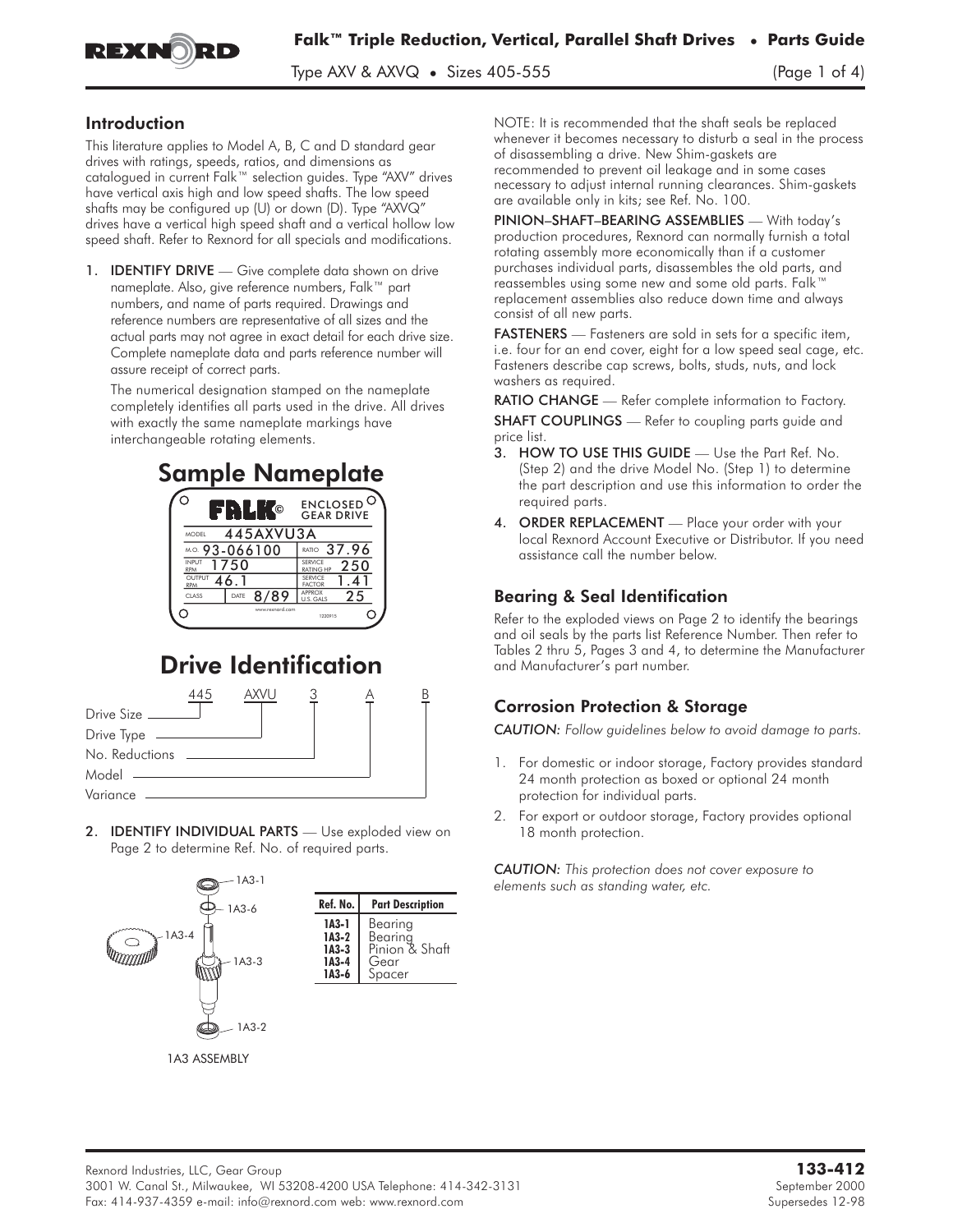# **Parts Guide • Falk™ Triple Reduction, Vertical, Parallel Shaft Drives**



(Page 2 of 4) Type AXV & AXVQ • Sizes 405 thru 555



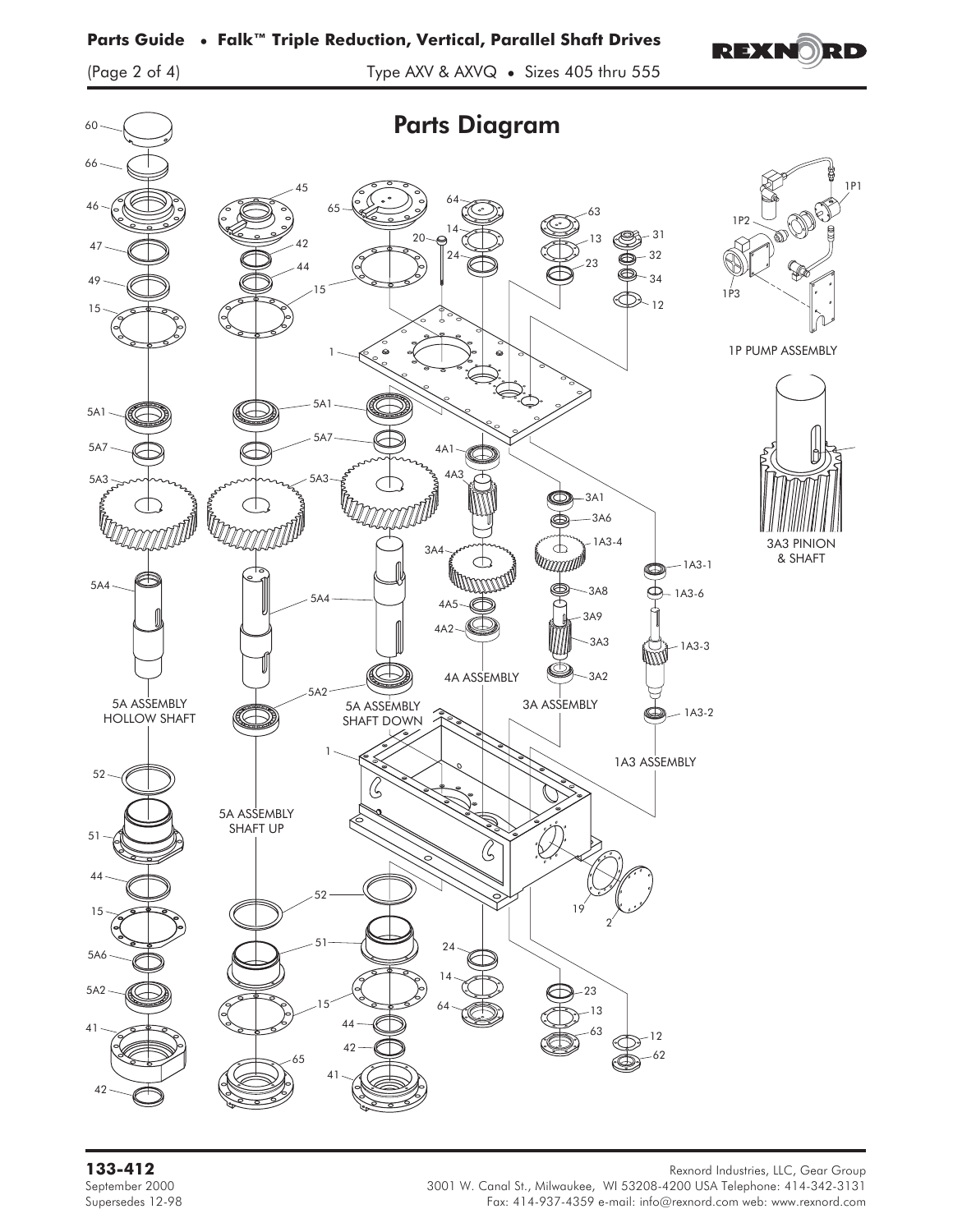

Type AXV & AXVQ • Sizes 405-555 (Page 3 of 4)

### TABLE 1 — Parts List

| Ref. No.                                                                                                                                                                           | <b>Part Description</b>                                                                                                                                                                                                                                                                                                                                                                                                                                | <b>Drive Type</b>                                                                                                                                                                                                                                                                                                                                                                                                              |
|------------------------------------------------------------------------------------------------------------------------------------------------------------------------------------|--------------------------------------------------------------------------------------------------------------------------------------------------------------------------------------------------------------------------------------------------------------------------------------------------------------------------------------------------------------------------------------------------------------------------------------------------------|--------------------------------------------------------------------------------------------------------------------------------------------------------------------------------------------------------------------------------------------------------------------------------------------------------------------------------------------------------------------------------------------------------------------------------|
| 1<br>2<br>$\mathbf 2$<br>13<br>14<br>15<br>19<br>20<br>23<br>24<br>31<br>32<br>34<br>41<br>42<br>44<br>45<br>46<br>47<br>49<br>51<br>52<br>60<br>62<br>63<br>64<br>65<br>66<br>100 | Housing-Cover & Base<br><b>End Cover</b><br>Shim-Gasket<br>Shim-Gasket<br>Shim-Gasket<br>Shim-Gasket<br>Shim-Gasket<br>Dipstick<br>Spacer<br>Spacer<br>Seal Cage<br>Seal<br>Šeal<br>Bearing/Seal Cage<br>Seal<br>Seal<br>Bearing/Seal Cage<br>Seal Cage<br>Seal<br>Seal<br>Oil Dam<br>Seal<br>Shatt Cover<br>Shaft Cover<br>Shaft Cover<br>Shatt Cover<br>Bearing/Seal Cage<br>Thrust Plate<br>Shim-Gasket Kit (Inc. Ref. Nos. 12, 13,<br>14, 15 & 19) | AXV, AXVQ<br>AXV, AXVQ<br>AXV, AXVQ<br>AXV, AXVQ<br>AXV, AXVQ<br>AXV, AXVQ<br>AXV, AXVQ<br>AXV, AXVQ<br>AXV, AXVQ<br>AXV, AXVQ<br>AXV, AXVQ<br>AXV, AXVQ<br>AXV, AXVQ<br>AXV, AXVQ<br>AXV, AXVQ<br>AXV, AXVQ<br>AXV, AXVQ<br>AXV, AXVQ<br>AXV, AXVQ<br>AXV, AXVQ<br>AXV, AXVQ<br>AXV, AXVQ<br>axvq<br>AXVQ<br>AXVQ<br>axv, äxvq<br>axv, axvq<br>axvq<br>AXV, AXVQ<br>AXV, AXVQ<br>AXV, AXVQ<br>AXV<br><b>AXVQ</b><br>AXV, AXVQ |
| 1A3<br>1A3-1<br>1A3-2<br>1A3-3<br>1A3-4<br>1A3-6                                                                                                                                   | <b>HIGH SPEED SHAFT ASSEMBLY</b><br>Shaft Assembly (Inc. Ref. Nos. 1A3-1,<br>1A3-2, 1A3-3 & 1A3-6)<br>Bearing<br>Bearing<br>Pinion & Shaft<br>Gear (Inc. with Ref 4A)<br>Spacer                                                                                                                                                                                                                                                                        | AXV, AXVQ<br>AXV, AXVQ<br>AXV, AXVQ<br>AXV, AXVQ<br>AXV, AXVQ<br>AXV, AXVQ                                                                                                                                                                                                                                                                                                                                                     |
| 1P<br>1P1<br>1 P 2<br>1P3                                                                                                                                                          | EXTERNAL LUBRICATION ASSEMBLY<br>Pump Assembly<br>Pump<br>Coupling<br>Motor                                                                                                                                                                                                                                                                                                                                                                            | AXV, AXVQ<br>AXV, AXVQ<br>AXV, AXVQ<br>AXV, AXVQ                                                                                                                                                                                                                                                                                                                                                                               |
| ЗΑ<br>3A1<br>3A2<br>3A3<br>3A4<br>3A6<br>3A8<br>3A9                                                                                                                                | INTERMEDIATE SHAFT ASSEMBLY<br>Shaft Assembly<br>(Inc. Ref. Nos. 3A1 thru 3A9 & 1A3-4)<br>Bearing<br>Bearing<br>Pinion & Shaft<br>Gear (Inc. with Ref. No. 4A)<br>Spacer<br>Spacer<br>Spring Pin (size 405)                                                                                                                                                                                                                                            | AXV, AXVQ<br>AXV, AXVQ<br>AXV, AXVQ<br>AXV, AXVQ<br>AXV, AXVQ<br>AXV, AXVQ<br>AXV, AXVQ<br>axv, axvq                                                                                                                                                                                                                                                                                                                           |
| 4Α<br>4A1<br>4A2<br>4А3<br>4A5                                                                                                                                                     | LOW SPEED PINION ASSEMBLY<br>Shatt Assembly<br>(Inc. Ref. Nos. 4A1 thru 4A5 & 1A2-4)<br>Bearing<br>Bearina<br>Pinion & Shaft<br>Spacer                                                                                                                                                                                                                                                                                                                 | AXV, AXVQ<br>AXV, AXVQ<br>AXV, AXVQ<br>AXV, AXVQ<br>AXV, AXVQ                                                                                                                                                                                                                                                                                                                                                                  |
| 5Α<br>5A 1<br>5A2<br>5A3<br>5A4<br>5A6<br>5A7                                                                                                                                      | LOW SPEED SHAFT ASSEMBLY<br>Shaft Assembly<br>(Inc. Ref. Nos. 5A1 thru 5A7)<br>Bearing<br>Bearing<br>Gear<br>Shaft<br>Spacer (Size 405 only)<br>Spacer                                                                                                                                                                                                                                                                                                 | AXV, AXVQ<br>AXV, AXVQ<br>AXV, AXVQ<br>AXV, AXVQ<br>AXV, AXVQ<br>AXVQ<br>AXV, AXVQ                                                                                                                                                                                                                                                                                                                                             |

### TABLE 2 — Oil Seals/Falk Part Numbers

|                          | Reference No. & Type |                                                    |                                           |                                      |                                                               |                                       |                                       |                                         |                                          |
|--------------------------|----------------------|----------------------------------------------------|-------------------------------------------|--------------------------------------|---------------------------------------------------------------|---------------------------------------|---------------------------------------|-----------------------------------------|------------------------------------------|
| <b>DRIVE</b>             | 32                   | 34                                                 |                                           | 42                                   |                                                               | 44                                    | 47                                    | 49                                      | 52                                       |
| <b>SIZE</b>              | AXV &<br><b>AXVQ</b> | AXV &<br><b>AXVQ</b>                               | <b>AXV</b>                                | <b>AXVQ</b>                          | <b>AXV</b>                                                    | <b>AXVQ</b>                           | <b>AXVQ</b>                           | <b>AXVQ</b>                             | AXV &<br><b>AXVQ</b>                     |
| 405<br>425<br>445<br>465 | 912948<br>9129911    | 912949<br>912948 912949<br>912992<br>912993 912994 | 913000<br>913016<br>913004<br>913023      | 912816<br>912767<br>912578<br>912580 | 913001<br>913017<br>913005<br>913024                          | 912767<br>912827<br>912580<br>912550  | 912816<br>2913531<br>912672<br>912580 | 912833<br>912767<br>912578<br>912940    | 2912858<br>2913534<br>2912448<br>2912803 |
| 485<br>505<br>535<br>555 | 912995               | 912996<br>912997 912998<br> 913014 913015          | 913012 913013 2913169<br>913025<br>912550 | 912809<br>912903                     | 912550 2913170<br>912769<br>2918393 2900932 2903222<br>913034 | 912808<br>912905<br>912842<br>2918744 | 912550<br>912809<br>2900932<br>912902 | 2913168<br>2913977<br>2913542<br>912903 | 2913172<br>2917215<br>2914611<br>2918891 |

### TABLE 3 — Bearings/Falk Part Numbers

|                             | Reference No. & Type |                       |                       |                       |         |                |                      |
|-----------------------------|----------------------|-----------------------|-----------------------|-----------------------|---------|----------------|----------------------|
| <b>DRIVE</b><br><b>SIZE</b> | 1A3-1                | $IA3-2$               | 3A1                   | 3A2                   | 4A1/4A2 | 5A1/5A2<br>AXV | 5A1/5A2<br>AXVQ      |
| 405                         | 921629               | 921629                | 921809                | 921809                | 921899  | 921674         | 921331               |
| 425                         | 921878               | 921878                | $921895$ <sup>1</sup> | $921895$ <sup>1</sup> | 921759  | 921881         | 921759               |
| 445                         | 921301               | 921301                | 92167821              | 9216783               | 921443  | 921439         | 2912892              |
| 465                         | 921855               | 921855                | 921443                | 9214434               | 921541  | 2912611        | 2912802              |
| 485                         | 921895               | 921895                | 921541                | 9215415               | 921470  | 921788         | 2913166              |
| 505                         | 921678               | 921678                | 921541                | 9215416               | 921481  | 921791         | 2917124              |
| 535                         | 9214437              | $921443$ <sup>7</sup> | 921470                | 921470                | 921901  | 29187188       | 2918385              |
| 555                         | 921541               | 921541                | 921481                | 921481                | 921906  | 2918739        | 2918740 <sup>9</sup> |

blue 921494 for ratio 85.24.<br>
<sup>2</sup> Use 921899 for ratios 37.96 & 45.39 thru 104.6.<br>
<sup>3</sup> Use 921899 for ratios 37.96 & 45.39 thru 104.6.<br>
<sup>4</sup> Use 921551 for ratios 51.20 thru 105.6.<br>
<sup>5</sup> Use 921459 for ratios 57.96 thru 1

<sup>8</sup> Use 721741 for Reference No. 5A2.<br><sup>8</sup> Use 2918741 for Reference No. 5A2.